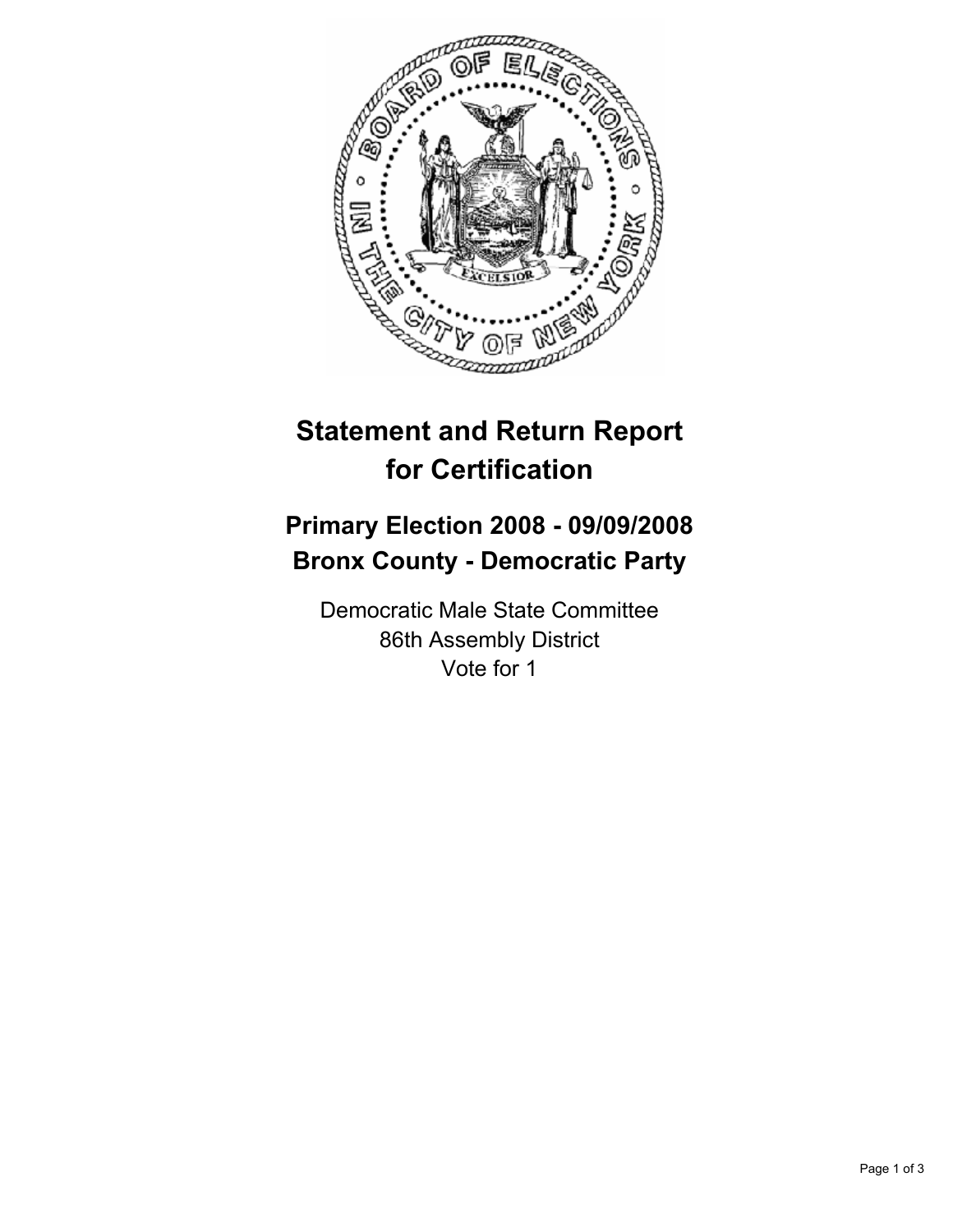

## **Assembly District 86**

| <b>Total Votes</b> | 1,834 |
|--------------------|-------|
| NERO GRAHAM JR.    | 953   |
| RAFAEL GALVA       | 881   |
| AFFIDAVIT          | 260   |
| ABSENTEE/MILITARY  | 74    |
| <b>EMERGENCY</b>   | 9     |